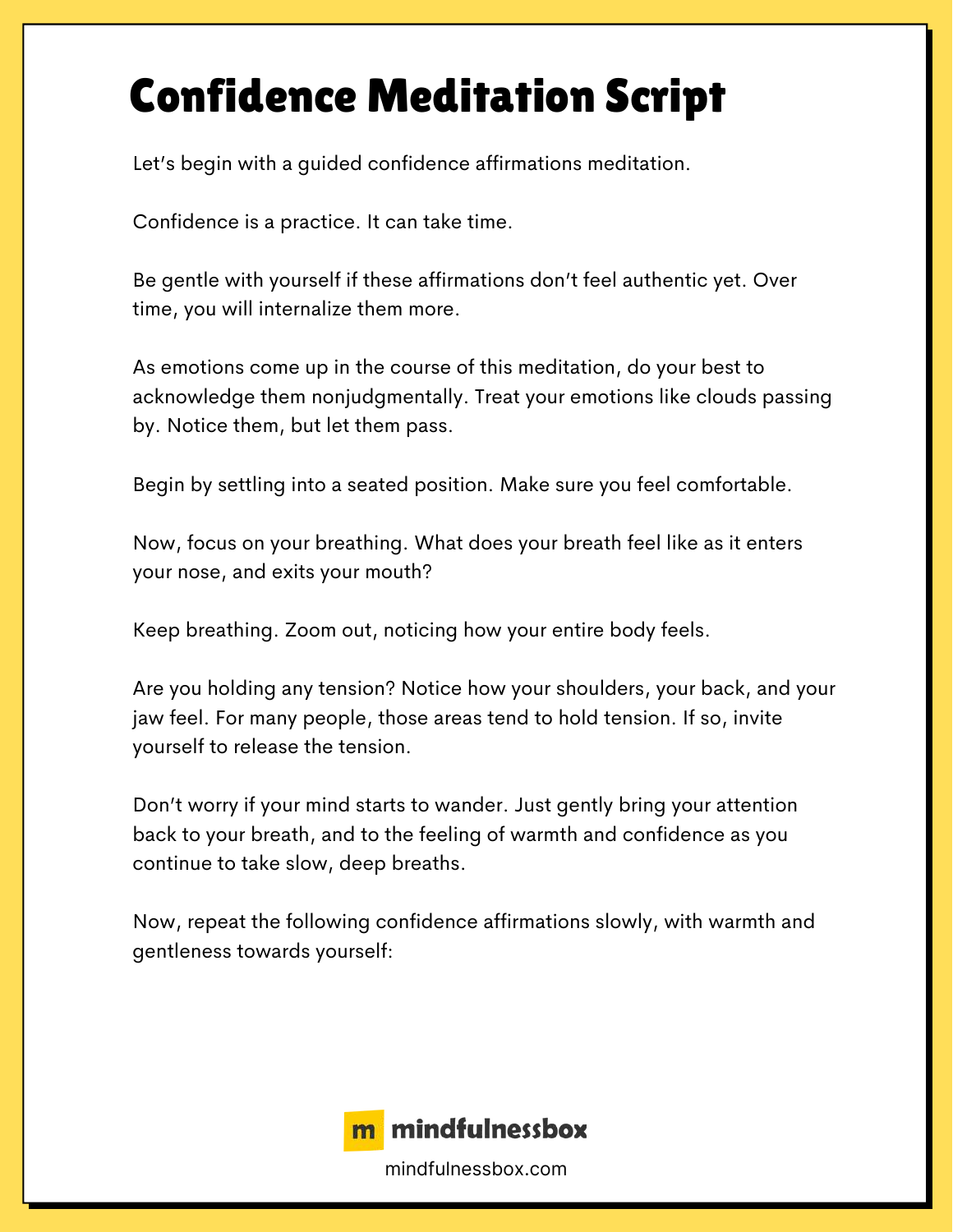## Confidence Meditation Script

*I am comfortable and confident being my true self.*

*The people around me enjoy spending time with me.*

*I approach each new situation with confidence and a belief in my own abilities.*

*I am not afraid to take risks, because I believe in my ability to adapt.*

*I'm quick to apologize for mistakes, but I don't apologize for my emotions or for being myself.*

*Validation from others doesn't matter to me. I only need validation from myself.*

*I respect myself. When others make me feel small, I choose to stand up for myself.*

*I choose self-support over self-deprecation.*

*I choose to say what I believe without worrying about judgment.*

*I'm allowed to let go of people who don't make me happy.*

*Each time I make a mistake, I learn and grow.*

*I deserve to feel strong and confident. I deserve to believe in myself.*

*Every part of me is worthy – even my flaws and imperfections.*

*My confidence is contagious.*



mindfulnessbox.com